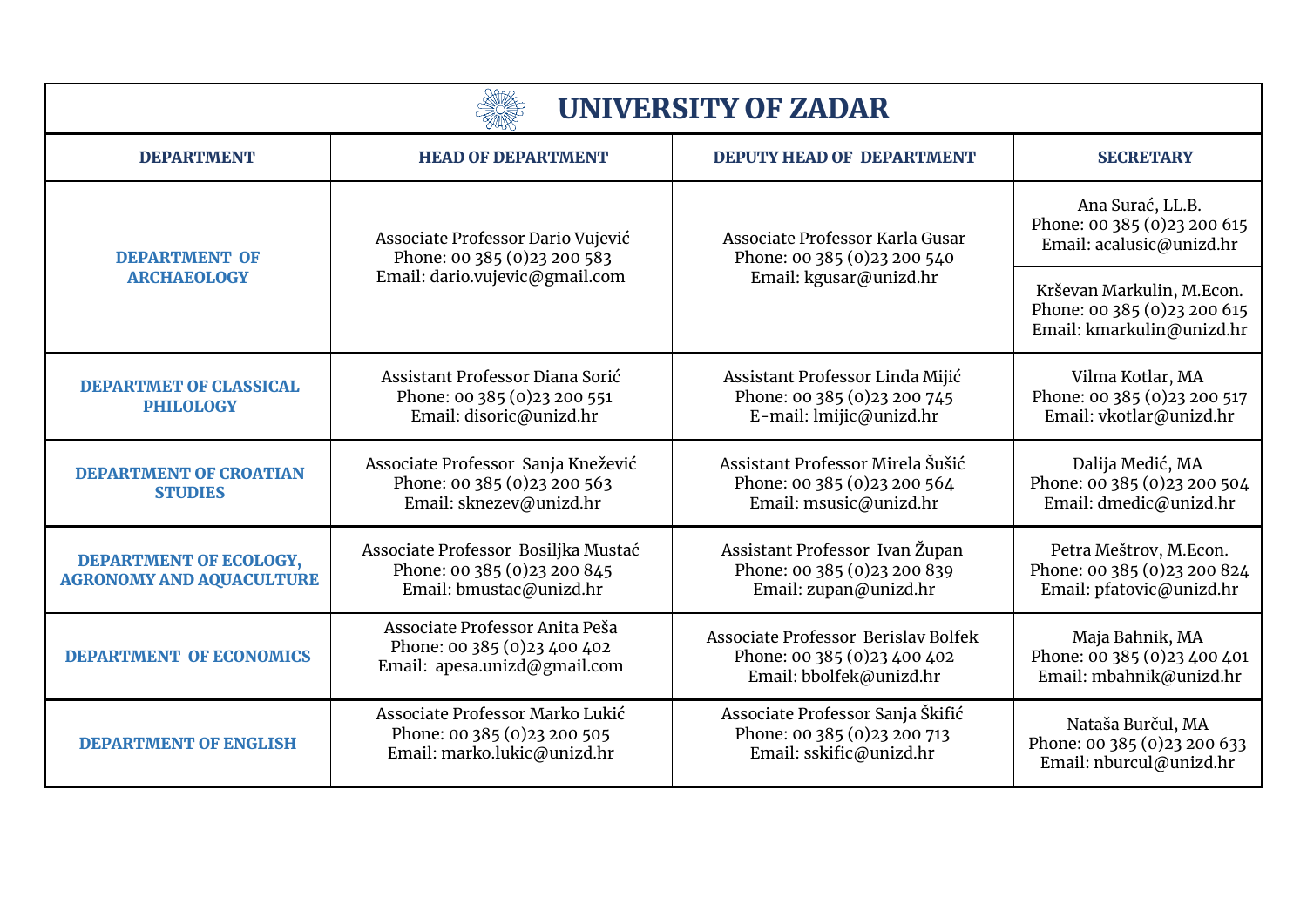| <b>DEPARTMENT OF ETHNOLOGY</b><br><b>AND ANTHROPOLOGY</b>     | Assistant Professor Danijela Birt Katić<br>Tel.: 00 385 (0) 23 345 073<br>Email: dbirt@unizd.hr         | <b>Assistant Professor Tomislay Oroz</b><br>Phone: 00 385 (0) 23 345 015<br>Email: toroz@unizd.hr | Danijel Pavičić, M.Econ.<br>Phone: 00 385 (0) 23 345 021<br>Email: dpavicic@unizd.hr         |
|---------------------------------------------------------------|---------------------------------------------------------------------------------------------------------|---------------------------------------------------------------------------------------------------|----------------------------------------------------------------------------------------------|
| <b>DEPARTMENT OF FRENCH AND</b><br><b>FRANCOPHONE STUDIES</b> | Assistant Professor Larisa Grčić<br>Simeunović<br>Phone: 00 385 (0)23 200 526<br>Email: igrcic@unizd.hr | Assistant Professor Tomislay Frleta<br>Phone: 00 385 (0) 23 200 526<br>Email: tfrleta@unizd.hr    | Marina Kuzmar, MA<br>Phone: 00 385 (0) 23 200 746<br>Email: mkuzmar@unizd.hr                 |
| <b>DEPARTMENT OF GEOGRAPHY</b>                                | Associate Professor Lena Mirošević<br>Phone: 00 385 (0) 23 345 052<br>Email: lmirosev@unizd.hr          | Associate Professor Anica Čuka<br>Phone: 00 385 (0) 23 345 029<br>Email: acuka@unizd.hr           | Ana Ažić Potočnjak, MA<br>Phone: 00 385 (0) 23 345 013<br>Email: apotocnjak@unizd.hr         |
| <b>DEPARTMENT GERMAN STUDIES</b>                              | Associate Professor Anita Pavić Pintarić<br>Phone: 00 385 (0) 23 200 506<br>Email: apintari@unizd.hr    | Assistant Professor Helga Begonja<br>Phone: 00 385 (0) 23 200 720<br>E-mail: hbegonja@unizd.hr    | Vilma Kotlar, MA<br>Phone: 00 385 (0) 23 200 517<br>Email: vkotlar@unizd.hr                  |
| <b>DEPARTMENT OF HEALTH</b><br><b>STUDIES</b>                 | Assistant Professor Nataša Skitarelić<br>Phone: 00 385 (0) 23 400 414<br>Email: naskitarelic@unizd.hr   | Full Professor Marijana Matek Sarić<br>Phone: 00 385 (0)23 400 412<br>Email: marsaric@unizd.hr    | Marija Predovan Medić,<br>M.Econ.<br>Phone: 00 385 (0) 23 400 411<br>Email: mpmedic@unizd.hr |
| DEPARTMENT OF HISPANIC AND<br><b>IBERIAN STUDIES</b>          | Assistant Professor Mario Županović<br>Phone: 00 385 (0) 23 200 589<br>Email: mzupanovic@unizd.hr       | Associate Professor Ivana Lončar<br>Phone: 00 385 (0) 23 200 572<br>Email: iloncar@unizd.hr       | Marina Kuzmar, MA<br>Phone: 00 385 (0) 23 200 746<br>Email: mkuzmar@unizd.hr                 |
| <b>DEPARTMENT OF HISTORY</b>                                  | Assistant Professor Zlatko Begonja<br>Phone: 00 385 (0) 23 200 629<br>E-mail: zbegonja@unizd.hr         | Associate Professor Mateo Bratanić<br>Phone: 00 385 (0)23 200 624<br>Email: bratanic@unizd.hr     | Narcisa Lovrić, M. Psych.<br>Phone: 00 385 (0) 23 200 635<br>Email: nlovric@unizd.hr         |
| <b>DEPARTMENT OF HISTORY OF</b><br><b>ART</b>                 | Assistant Professor Silvia Bekavac<br>Phone: 00 385 (0) 23 200 761<br>Email: sbekavac@unizd.hr          | Associate Professor Ivan Josipović<br>Phone: 00 385 (0)23 200 514<br>Email: ijosipov@unizd.hr     | Tea Radil, M. Econ.<br>Phone: 00 385 (0) 23 200 521<br>Email: tradil@unizd.hr                |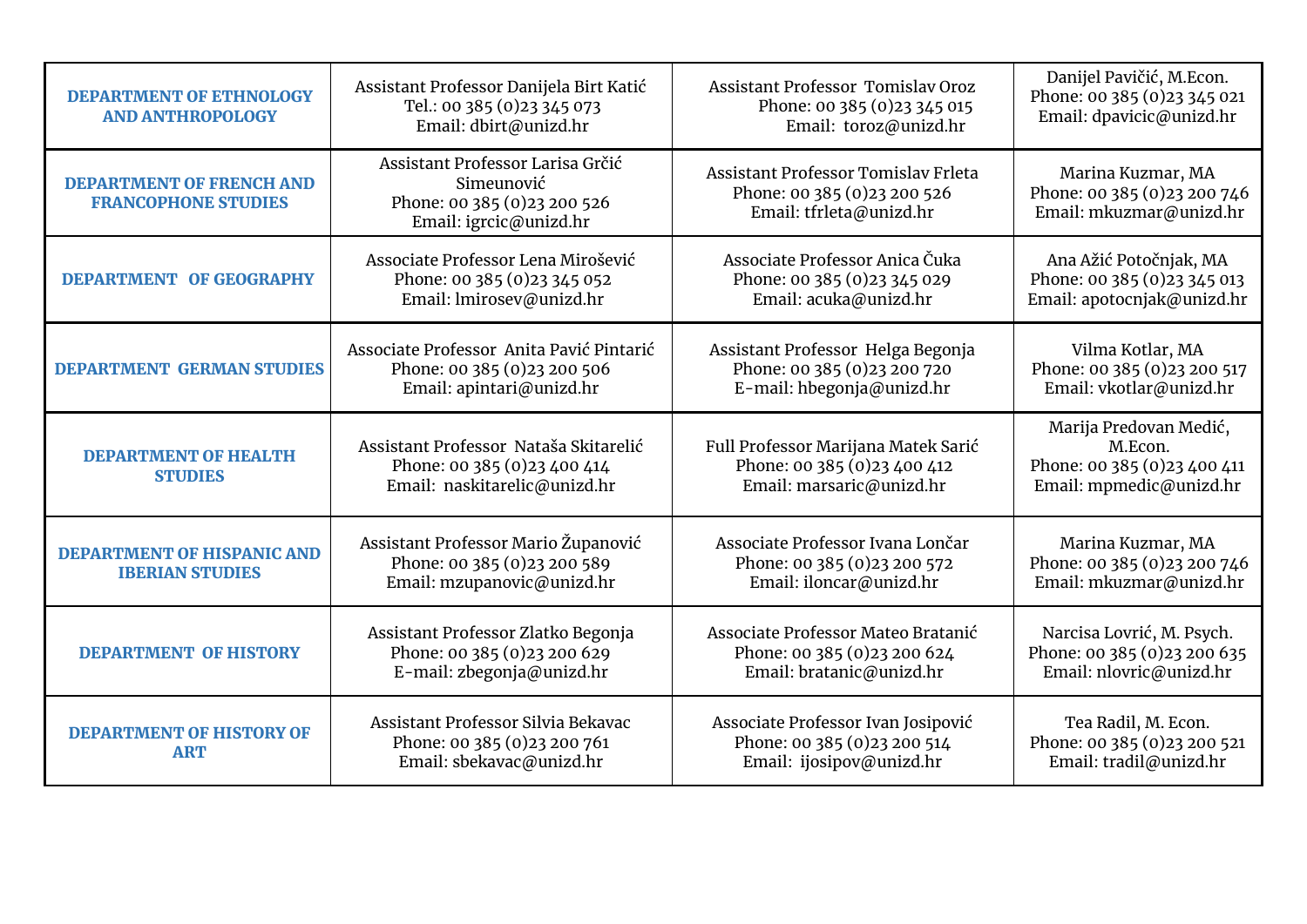| <b>DEPARTMENT OF INFORMATION</b><br><b>SCIENCES</b> | Associate Professor Marijana Tomić<br>Phone: 00 385 (0) 23 345 046<br>Email: mtomic@unizd.hr                     | Assistant Professor Drahomira Cupar<br>Phone: 00 385 (0) 23 345 054 Email:<br>dgavrano@unizd.hr                | Martina Šestan, MA<br>Phone: 00 385 (0) 23 345 053<br>Email: tradil@unizd.hr                               |
|-----------------------------------------------------|------------------------------------------------------------------------------------------------------------------|----------------------------------------------------------------------------------------------------------------|------------------------------------------------------------------------------------------------------------|
| <b>DEPARTMENT OF ITALIAN</b><br><b>STUDIES</b>      | Associate Professor Irena Marković<br>Phone: 00 385 (0)23 200 717<br>Email: imarkov@unizd.hr                     | Associate Professor Andrijana Jusup<br>Magazin<br>Phone: 00 385 (0) 23 200 717 Email:<br>ajusup@unizd.hr       | Marjana Botić, MAS<br>Phone: 00 385 (0)23 200 721<br>Email: mbotic@unizd.hr                                |
| <b>DEPARTMENT OF LINGUISTICS</b>                    | Full Professor Marijana Kresić Vukosav<br>Phone: 00 385 (0) 23 200 837<br>Email: mkresic@unizd.hr                | Assistant Professor Mia Batinić Angster<br>Phone: 00 385 (0)23 200 837<br>Email: mbatinic@unizd.hr             | Petra Meštrov, M.Econ.<br>Phone: 00 385 (0) 23 200 824<br>Email: pfatovic@unizd.hr                         |
| <b>DEPARTMENT OF PEDAGOGY</b>                       | <b>Associate Professor</b><br>Matilda Karamatić Brčić<br>Phone: 00 385 (0) 23 200 513<br>Email: mkarama@unizd.hr | <b>Associate Professor</b><br>Jasmina Vrkić Dimić<br>Phone: 00 385 (0)23 200 758<br>Email: jvdimic@unizd.hr    | Irena Serdarević<br>Phone: 00 385 (0) 23 200 743<br>Email: iserdar@unizd.hri                               |
| <b>DEPARTMENT OF PHILOSOPHY</b>                     | Associate Professor Marko Vučetić<br>Phone: 00 385 (0) 23 200 525<br>E-mail: mvucetic@unizd.hr                   | Full ProfessorIris Tićac<br>Phone: 00 385 (0) 23 200 525<br>Email: iticac@unizd.hr                             | Ivica Kuzmar, MA<br>Phone: 00 385 (0) 23 200 545<br>Email: ikuzmar@unizd.hr                                |
| <b>DEPARTMENT OF PSYCHOLOGY</b>                     | Full professor Nataša Šimić<br>Phone: 00 385 (0) 23 200 568<br>Email: nsimic@unizd.hr                            | Assistant Professor Matilda Nikolić<br>Ivanišević<br>Phone: 00 385 (0) 23 200 570<br>E-mail: mnikolic@unizd.hr | Sanja Stepanović, MA<br>Phone: 00 385 (0) 23 200 625<br>Email: sstepano@unizd.hr                           |
| <b>DEPARTMENT OF RELIGIOUS</b><br><b>SCIENCES</b>   | Assistant Professor Zdenko Dundović<br>Phone: 00 385 (0) 23 302 369<br>E-mail: zdundovic@unizd.hr                | Assistant Professor Klara Ćavar<br>Email: kcavar@unizd.hr                                                      | Ariana Mračić, MA<br>Phone:. 00 385 (0)23 345 012<br>Fax: 00 385 (0) 23 345 012<br>Email: amracic@unizd.hr |
| <b>DEPARTMENT OF RUSSIAN</b><br><b>STUDIES</b>      | Associate Professor Sandra Hadžihalilović<br>Phone: 00 385 (0) 23 200 723<br>E-mail: shadziha@unizd.hr           | Assistant Professor Adrijana Vidić<br>Phone: 00 385 (0)23 200 724<br>E-mail:avidic@unizd.hr                    | Dalija Medić, MA<br>Phone: 00 385 (0)23 200 504<br>E-mail: dmedic@unizd.hr                                 |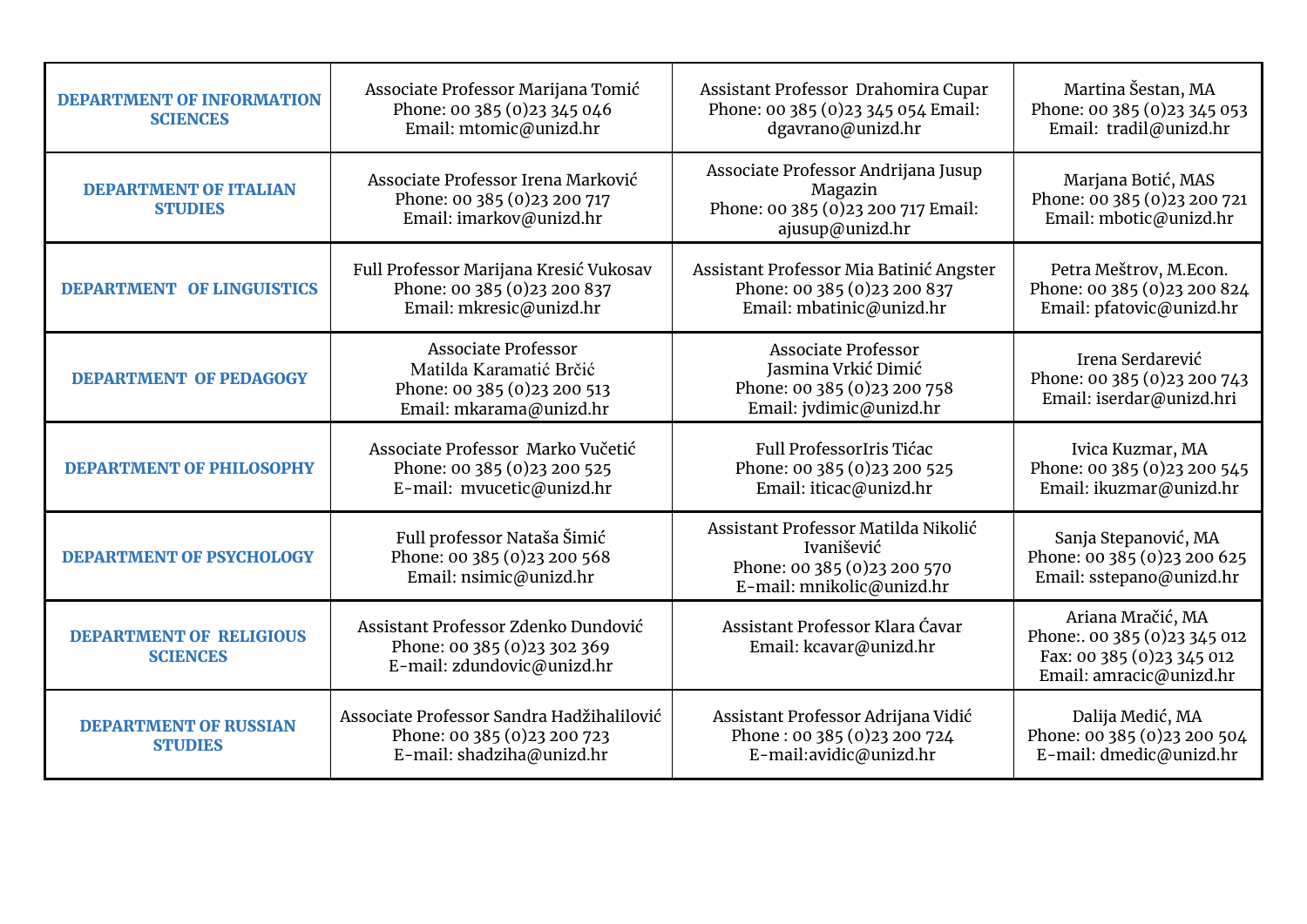| <b>DEPARTMENT OF SOCIOLOGY</b>                                     | Associate Professor Valerija Barada<br>Phone: 00 385 (0) 23 200 567<br>E-mail: vbarada@unizd.hr                         | Assistant Professor Željka Zdravković<br>Phone: 00 385 (0) 23 200 681<br>E-mail.: zzdravko@unizd.hr                    | Nevena Krizman, MA<br>Phone: 00 385 (0) 23 200 637<br>E-mail: nkrizman@unizd.hr                                             |
|--------------------------------------------------------------------|-------------------------------------------------------------------------------------------------------------------------|------------------------------------------------------------------------------------------------------------------------|-----------------------------------------------------------------------------------------------------------------------------|
| <b>DEPARTMENT OF TEACHER</b><br><b>EDUCATION STUDIES IN GOSPIC</b> | Associate Professor Sanja Vrcić-Mataija<br>Phone: 00 385 (0) 53 665 355<br>E-mail: smataija@unizd.hr                    | Assistant Professor Jasminka Brala-<br>Mudrovčić<br>Phone: 00 385 (0) 53 665 341<br>Email: jmudrovcic@unizd.hr         | Mirjana Pejnović<br>Phone: 00 385(0)53 665 350<br>Email: mpejnovic @unizd.hr                                                |
| DEPARTMENT OF TEACHER AND<br>PRESCHOOL TEACHER EDUCATION           | Assistant Professor Maja Cindrić<br>Phone: 00 385 (0) 23 311 480<br>Email: mcindric@unizd.hr                            | Associate Professor Katarina Ivon<br>Phone: 00 385 (0) 23 345 047<br>Email: kivon@unizd.hr                             | Emilija Matassi Botunac, MA<br>Phone: 00 385 (0) 23 345 043<br>Fax: 00 385 (0) 23 311 540<br>Email: ematassi@unizd.hr       |
| DEPARTMENT OF TOURISM AND<br><b>COMMUNICATION STUDIES</b>          | Associate Professor Ljiljana Zekanović-<br>Korona<br>Phone: 00 385 (0) 23 345 028<br>Email: ljkorona@unizd.hr           | Associate Professor Božena Krce Miočić<br>Phone: 00 385 (0) 23 345 028<br>Email: krceb@unizd.hr                        | Petra Kotlar, LL.M.<br>Phone: 00 385 (0) 23 345 010<br>Fax: 00 385 (0) 23 311 540<br>Email: pkotlar@unizd.hr                |
| <b>MARITIME DEPARTMENT</b>                                         | Assistant Professor Luka Grbić<br>Phone: 00 385 (0) 23 200 670<br>Fax: 00 385 (0) 23 311 092<br>Email: lugrbic@unizd.hr | Assistant Professor Mate Barić<br>Phone: 00 385 (0) 23 200 670<br>Fax: 00 385 (0) 23 311 092<br>Email: mbaric@unizd.hr | Petra Radobuljac-Alcedo,<br>M.Econ.<br>Phone: 00 385 (0) 23 311 090<br>Fax: 00 385 (0) 23 311 092<br>Email: psopic@unizd.hr |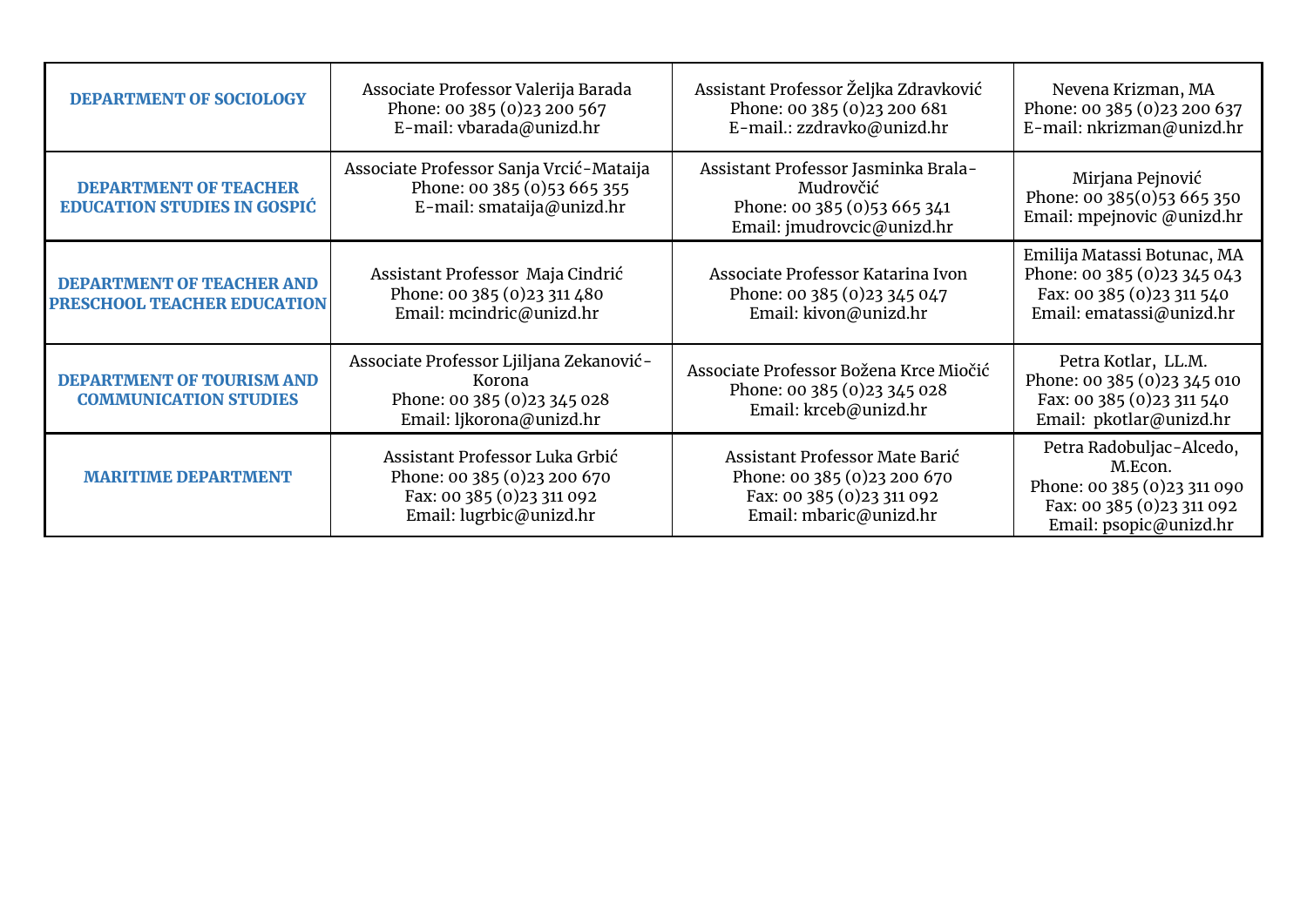| <b>CENTRE</b>                                                                                 | <b>HEAD OF CENTRE</b>                                                                               | <b>DEPUTY HEAD OF CENTRE</b> | <b>SECRETARY</b>                                                                      |
|-----------------------------------------------------------------------------------------------|-----------------------------------------------------------------------------------------------------|------------------------------|---------------------------------------------------------------------------------------|
| <b>REASEARCH CENTRES</b>                                                                      |                                                                                                     |                              |                                                                                       |
| <b>CENTRE FOR ADRIATIC</b><br><b>ONOMASTICS RESEARCH</b>                                      | Full Professor Dunja Brozović Rončević<br>Phone: 00 385 (0) 23 200 835<br>Email: dbrozovic@unizd.hr |                              | Danijel Pavičić, M.Econ.<br>Phone: 00 385 (0) 23 345 021<br>Email: dpavicic@unizd.hr  |
| <b>CENTRE FOR INTERDISCIPLINARY</b><br><b>MARINE AND MARITIME</b><br><b>RESEARCH - CIMMAR</b> | <b>Full Professor Stewart Schultz</b><br>Phone: 00 385 (0) 23 200 653<br>Email: cimmar@unizd.hr     |                              |                                                                                       |
| <b>CENTRE FOR KARST AND</b><br><b>LITTORAL RESEARCH</b>                                       | Full Professor Damir Magaš<br>Phone: 00 385 (0)23 200 812<br>Email: dmagas@unizd.hr                 |                              |                                                                                       |
| <b>CENTRE STJEPAN MATIČEVIĆ</b>                                                               | Full Professor Dijana Vican<br>Phone: 023 200 832<br>Email: centar.maticevic@unizd.hr               |                              | Ana Sokol, MA.<br>Tel.: 00 385 (0)23 200 832<br>E-mail: asokol@unizd.hr               |
| <b>CENTRE FOR EXPERTISE IN EDUCATION</b>                                                      |                                                                                                     |                              |                                                                                       |
| <b>CENTRE FOR FOREIGN</b><br><b>LANGUAGES</b>                                                 | Associate Professor Ivana Lončar<br>Phone: 00 385 (0)23 400 431<br>Email: iloncar@unizd.hr          |                              | Marinela Borina Valčić, MA<br>Phone: 00 385 (0) 23 400 433<br>Email: mborina@unizd.hr |
| <b>CENTRE FOR GYMNASTICS AND</b><br><b>STUDENT SPORTS</b>                                     | Gordana Ivković, PhD<br>Phone: 00 385 (0)23 200 818<br>Email: givkovic@unizd.hr                     |                              |                                                                                       |